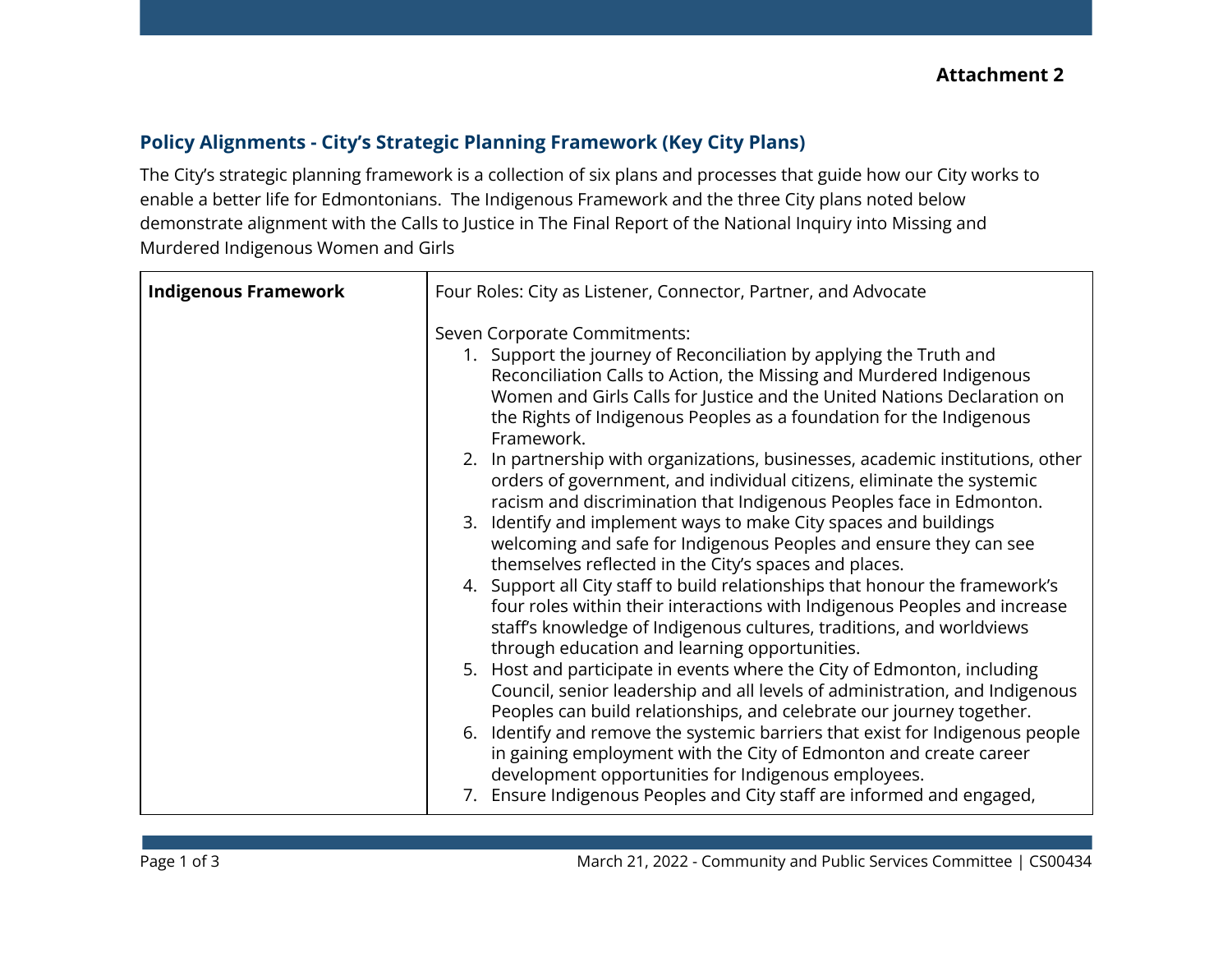## **Attachment 2**

|                                    | when appropriate, on actions the City of Edmonton takes in relation to the<br>Indigenous Framework.                                                                                                                                                                                                                                                                                                                                                                                                                                                                                                                                                                                                                                                                                                                                                                                                                                                                                                                                                                                                                                                                                                                                                                                                                                                     |
|------------------------------------|---------------------------------------------------------------------------------------------------------------------------------------------------------------------------------------------------------------------------------------------------------------------------------------------------------------------------------------------------------------------------------------------------------------------------------------------------------------------------------------------------------------------------------------------------------------------------------------------------------------------------------------------------------------------------------------------------------------------------------------------------------------------------------------------------------------------------------------------------------------------------------------------------------------------------------------------------------------------------------------------------------------------------------------------------------------------------------------------------------------------------------------------------------------------------------------------------------------------------------------------------------------------------------------------------------------------------------------------------------|
| ConnectEdmonton<br>$(2019 - 2028)$ | Of the four strategic goals outlined in ConnectEdmonton, two goals and the<br>related indicators for achieving impact are closely aligned with the Calls for<br>Justice:<br>• Healthy City<br>Indicators: Community Wellness, Equity, Neighbourly, Personal Wellness<br><b>Urban Places</b><br>$\bullet$<br>Indicators: Growth Patterns, Housing Options, Neighbourhood Vibrancy,<br><b>Transportation System, Urban Business</b>                                                                                                                                                                                                                                                                                                                                                                                                                                                                                                                                                                                                                                                                                                                                                                                                                                                                                                                       |
| <b>The City Plan</b>               | The City Plan demonstrates alignment with the Calls for Justice in several areas<br>through the following policy statements:<br>• 1.1.3.2 Participate in multilateral efforts to address violence against<br>Indigenous women and girls.<br>1.2.3.2 Develop opportunities for public education and storytelling on the<br>contributions of Indigenous peoples, culture and history.<br>2.2.2.3 Increase access to social supports and resources including safe,<br>$\bullet$<br>clean and affordable housing options for the urban Indigenous<br>population.<br>2.3.3.2 Collaborate with adjacent municipalities and Enoch Cree Nation to<br>identify opportunities for shared investment in recreation and cultural<br>facilities<br>2.4.1.1 Through relationship building, integrate Indigenous values and<br>knowledge with environmental management and stewardship practices to<br>enhance environmental protection.<br>3.1.1.1 Commemorate and celebrate Indigenous history and culture<br>$\bullet$<br>through the planning and design of civic spaces.<br>3.1.1.2 Integrate the perspectives of Indigenous peoples through<br>community engagement and reduce barriers to participation.<br>3.1.1.3 Encourage Indigenous-led projects, programs, events and services.<br>3.1.1.4 Improve the safety of Indigenous persons by creating community |